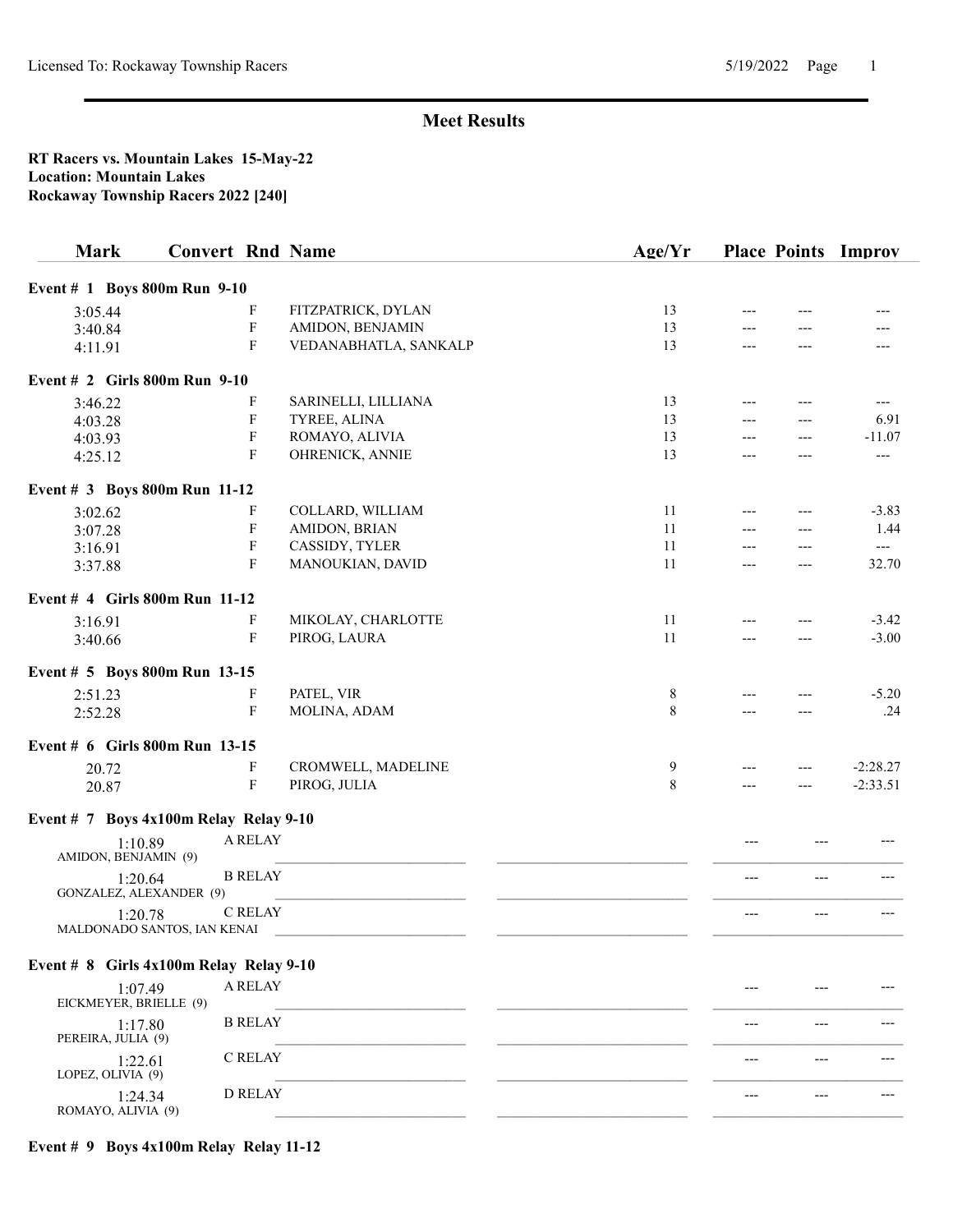| <b>Mark</b>                                   | <b>Convert Rnd Name</b>   |                            | Age/Yr |       |       | <b>Place Points Improv</b> |
|-----------------------------------------------|---------------------------|----------------------------|--------|-------|-------|----------------------------|
| Event $# 9$ Boys $4x100m$ Relay Relay 11-12   |                           |                            |        |       |       |                            |
| 57.58<br>JOHNSON, BRICE (11)                  | A RELAY                   |                            |        | $---$ |       |                            |
| 1:04.55<br>TYREE, SAMUEL (11)                 | <b>B RELAY</b>            |                            |        | ---   | $---$ |                            |
| 1:08.72<br>TYREE, SOLOMON (11)                | C RELAY                   |                            |        | $---$ | $---$ |                            |
| Event $# 10$ Girls $4x100m$ Relay Relay 11-12 |                           |                            |        |       |       |                            |
| 1:03.01<br>FREEMAN, ISABEL (11)               | A RELAY                   |                            |        |       |       |                            |
| 1:13.90                                       | <b>B RELAY</b>            |                            |        | ---   | ---   |                            |
| Event $# 11$ Boys $4x100m$ Relay Relay 13-15  |                           |                            |        |       |       |                            |
| 50.44<br>GIALANELLA, LUKE (14)                | A RELAY                   |                            |        |       |       |                            |
| 56.14<br>STONE, TYLER (14)                    | <b>B RELAY</b>            |                            |        | ---   | ---   |                            |
| 58.46<br>VILLAVICENCIO, BRYANN (14)           | C RELAY                   |                            |        |       |       |                            |
| Event $# 12$ Girls $4x100m$ Relay Relay 13-15 |                           |                            |        |       |       |                            |
| 56.98<br>BUITRAGO, OLIVIA (14)                | A RELAY                   |                            |        | ---   | ---   |                            |
| 1:00.22<br>CARMELI, AMELIA (13)               | <b>B RELAY</b>            |                            |        | ---   | ---   |                            |
| 1:01.30<br>CROMWELL, MADELINE (13)            | C RELAY                   |                            |        | $---$ | $---$ |                            |
| 1:04.83<br>TYREE, HANNAH (14)                 | <b>D RELAY</b>            |                            |        | $---$ | ---   |                            |
| 1:07.33<br>BIDDLEMAN, ZOE (13)                | <b>E RELAY</b>            |                            |        | $---$ | ---   |                            |
| Event #13 Boys 100m Dash 9-10                 |                           |                            |        |       |       |                            |
| 17.27 NWI                                     | F                         | FITZPATRICK, DYLAN         | 13     | $--$  |       | $-.59$                     |
| 17.69 NWI                                     | $\boldsymbol{\mathrm{F}}$ | AMIDON, BENJAMIN           | 13     | ---   |       | .04                        |
| 17.86 NWI                                     | $\boldsymbol{\mathrm{F}}$ | CROCKER, ARCHER            | 13     | ---   |       | $-1.25$                    |
| 18.60 NWI                                     | $\boldsymbol{\mathrm{F}}$ | MALDONADO SANTOS, IAN KEID | 13     | ---   |       | .40                        |
| 19.31 NWI                                     | $\boldsymbol{\mathrm{F}}$ | MEGHNAGI, ZACHARY          | 13     | ---   | ---   | $-.23$                     |
| 19.56 NWI                                     | F                         | NGUYEN, JACOB              | 13     | ---   | ---   | .38                        |
| 20.94 NWI                                     | F                         | GONZALEZ, ALEXANDER        | 13     | ---   |       | $-.01$                     |
| 22.03 NWI                                     | F                         | SCHERWA, DYLAN             | 13     | ---   | ---   | 2.87                       |
| 22.43 NWI                                     | $\boldsymbol{\mathrm{F}}$ | VEDANABHATLA, SANKALP      | 13     | ---   | ---   | 2.88                       |
| Event #14 Girls 100m Dash 9-10                |                           |                            |        |       |       |                            |
| 15.77 NWI                                     | F                         | <b>BUITRAGO, STELLA</b>    | 13     | ---   |       | ---                        |
| 17.20 NWI                                     | $\boldsymbol{\mathrm{F}}$ | WALTER, VERONICA           | 13     | ---   | ---   | $-.01$                     |
| 17.43 NWI                                     | $\mathbf F$               | FORSYTHE, CARLY            | 13     | ---   | ---   | $-.35$                     |
| 18.06 NWI                                     | F                         | TYREE, ALINA               | 13     |       |       | $-.26$                     |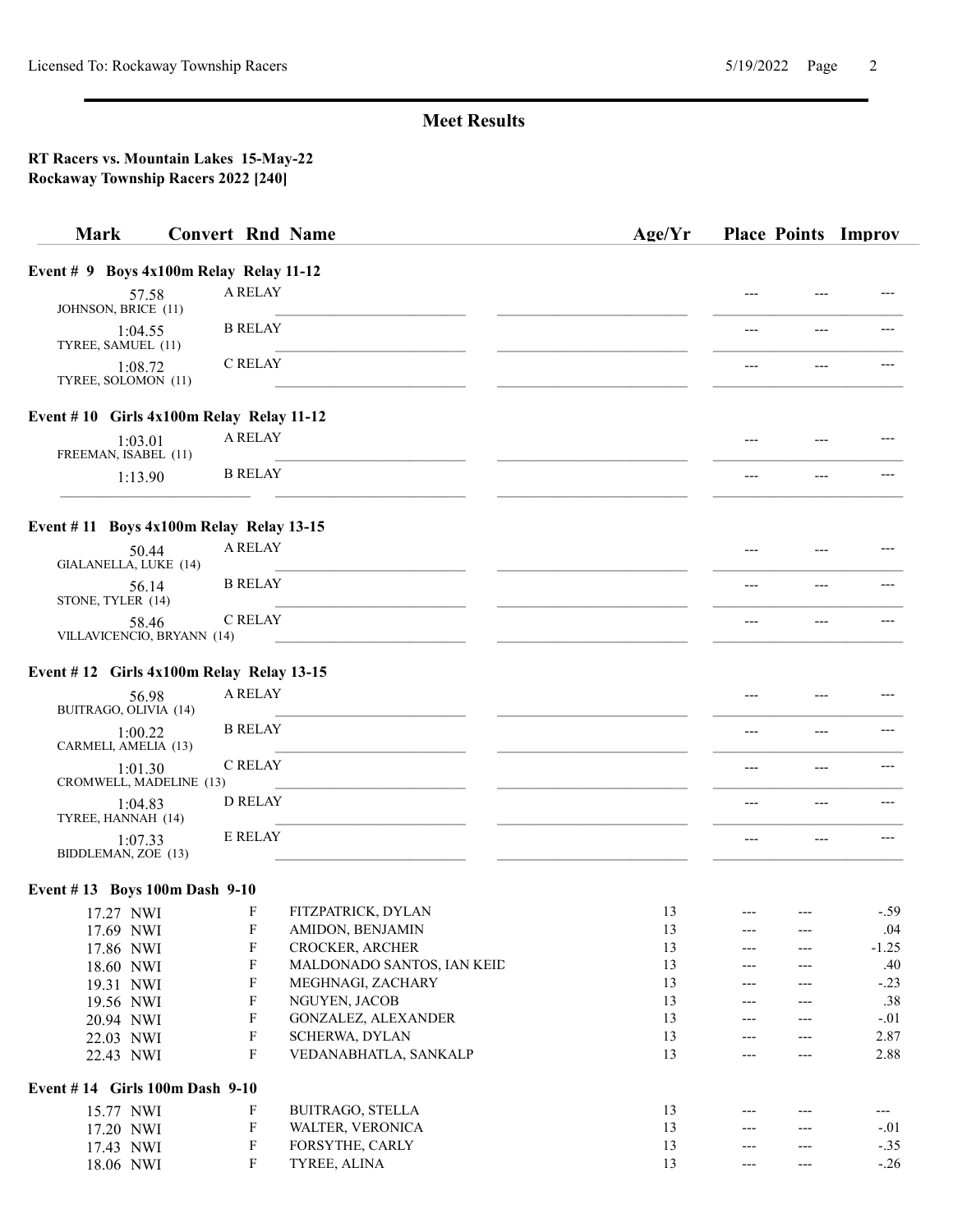| <b>Mark</b>                     | <b>Convert Rnd Name</b> |                           |                         | Age/Yr      |       |       | <b>Place Points Improv</b> |
|---------------------------------|-------------------------|---------------------------|-------------------------|-------------|-------|-------|----------------------------|
| Event #14 Girls 100m Dash 9-10  |                         |                           |                         |             |       |       |                            |
| 18.26 NWI                       |                         | F                         | <b>BLOETE, AVERY</b>    | 13          | $---$ |       | $-.21$                     |
| 19.51 NWI                       |                         | F                         | PEREIRA, JULIA          | 13          | ---   | ---   | .50                        |
| 19.59 NWI                       |                         | F                         | PIROG, AMELIA           | 13          | ---   | ---   | 1.02                       |
| 19.91 NWI                       |                         | F                         | LOPEZ, OLIVIA           | 13          | $---$ | $---$ | $-.68$                     |
|                                 |                         | F                         | KROLL, ABIGAIL ROSE     | 13          | $---$ | ---   | $-1.95$                    |
| 23.18 NWI                       |                         |                           |                         |             |       |       |                            |
| Event #15 Boys 100m Dash 11-12  |                         |                           |                         |             |       |       |                            |
| 13.44 NWI                       |                         | F                         | JOHNSON, BRICE          | 11          | $---$ |       | .05                        |
| 14.09 NWI                       |                         | $\boldsymbol{\mathrm{F}}$ | CRAWFORD, BRYCE         | 11          | ---   |       | .02                        |
| 15.78 NWI                       |                         | F                         | COLLARD, WILLIAM        | 11          | ---   |       | ---                        |
| 16.16 NWI                       |                         | F                         | TYREE, SAMUEL           | 11          | $---$ | ---   | $-.42$                     |
| 16.56 NWI                       |                         | $\boldsymbol{\mathrm{F}}$ | LYON, NOLAN             | 11          | $---$ | ---   | $-.66$                     |
| 17.29 NWI                       |                         | F                         | MANOUKIAN, DAVID        | 11          | $---$ | ---   | $-.27$                     |
| 17.61 NWI                       |                         | $\boldsymbol{\mathrm{F}}$ | TYREE, SOLOMON          | 11          | ---   | ---   | 2.72                       |
| 19.05 NWI                       |                         | F                         | SCHERWA, JT             | 11          | $---$ | $---$ | $-.19$                     |
| 19.33 NWI                       |                         | F                         | CASSIDY, TYLER          | 11          | $---$ | ---   | .61                        |
| Event #16 Girls 100m Dash 11-12 |                         |                           |                         |             |       |       |                            |
| 15.44 NWI                       |                         | F                         | FREEMAN, ISABEL         | 11          |       |       | .61                        |
| 15.74 NWI                       |                         | $\boldsymbol{\mathrm{F}}$ | GUTIERREZ, LUNA         | 11          | $---$ | ---   | $-.26$                     |
| 16.24 NWI                       |                         | F                         | LAMBERT, SARAH          | 11          | $---$ | ---   | $-.85$                     |
|                                 |                         |                           |                         |             |       |       |                            |
| Event #17 Boys 100m Dash 13-15  |                         |                           |                         |             |       |       |                            |
| 12.28 NWI                       |                         | F                         | GIALANELLA, LUKE        | 8           | ---   |       | .37                        |
| 12.38 NWI                       |                         | F                         | MINERVINI, MAX          | 8           | $---$ | ---   | $-.44$                     |
| 12.79 NWI                       |                         | F                         | MONTANEZ, LEX           | $\,$ $\,$   | $---$ | ---   | $-.40$                     |
| 12.98 NWI                       |                         | $\boldsymbol{\mathrm{F}}$ | JAMES, COOPER           | $\,$ $\,$   | $---$ | ---   | $-.23$                     |
| 13.43 NWI                       |                         | F                         | VILLAVICENCIO, BRYANN   | $\,$ $\,$   | $---$ | ---   | $-.55$                     |
| 13.71 NWI                       |                         | F                         | SZURKO, BRET            | $\,$ $\,$   | $---$ | $---$ | $-.62$                     |
| 13.72 NWI                       |                         | F                         | STONE, TYLER            | $\,$ 8 $\,$ | ---   | ---   | .04                        |
| 13.76 NWI                       |                         | F                         | MERZ, RICKY             | 9           | $---$ | ---   | $-.62$                     |
| 14.01 NWI                       |                         | F                         | MOODY, DEACON           | 8           | $---$ | $---$ | $-.21$                     |
| 14.57 NWI                       |                         | F                         | LARDIERE, NOLAN         | 8           | $---$ | ---   | .63                        |
| 14.95 NWI                       |                         | F                         | CZAJKOWSKI, DANIEL      | $\,$ $\,$   | $---$ | $---$ | .31                        |
| 16.28 NWI                       |                         | F                         | OSORIO-GARCIA, SANTIAGO | 8           | $---$ | ---   | .26                        |
| Event #18 Girls 100m Dash 13-15 |                         |                           |                         |             |       |       |                            |
| 13.53 NWI                       |                         | F                         | BUITRAGO, OLIVIA        | 8           |       |       | $-.83$                     |
| 13.68 NWI                       |                         | F                         | MISTRY, VEDA            | $\,$ 8 $\,$ | $---$ |       | $-.77$                     |
| 14.19 NWI                       |                         | $\boldsymbol{\mathrm{F}}$ | CARMELI, AMELIA         | 9           | ---   |       | $-.65$                     |
| 14.77 NWI                       |                         | $\boldsymbol{\mathrm{F}}$ | TUCKER, WALIYYA         | $\,$ 8 $\,$ | ---   |       | $-.17$                     |
| 14.94 NWI                       |                         | $\boldsymbol{\mathrm{F}}$ | FRENCH, MORGAN          | 9           | ---   | ---   | $-.20$                     |
| 14.96 NWI                       |                         | $\boldsymbol{\mathrm{F}}$ | JACOBS, SAVANNAH        | $\,$ $\,$   | $---$ | ---   | .15                        |
| 15.17 NWI                       |                         | F                         | PAPASAVAS, HALEY        | $\,$ $\,$   | ---   |       | $-.10$                     |
| 15.42 NWI                       |                         | F                         | TYREE, SOPHIA           | $\,$ $\,$   | ---   |       | $-.39$                     |
| 15.65 NWI                       |                         | F                         | FARAHER, MADISON        | 9           | ---   |       | $-.43$                     |
| 15.68 NWI                       |                         | F                         | DIAZ SANTOS, EMELLY     | 9           | $---$ | ---   | $-.82$                     |
| 15.74 NWI                       |                         | F                         | RICARDO, ARIANNA        | 8           | $---$ | ---   | $-.69$                     |
| 16.27 NWI                       |                         | F                         | TYREE, HANNAH           | 8           | $---$ | ---   | .30                        |
|                                 |                         |                           |                         |             |       |       |                            |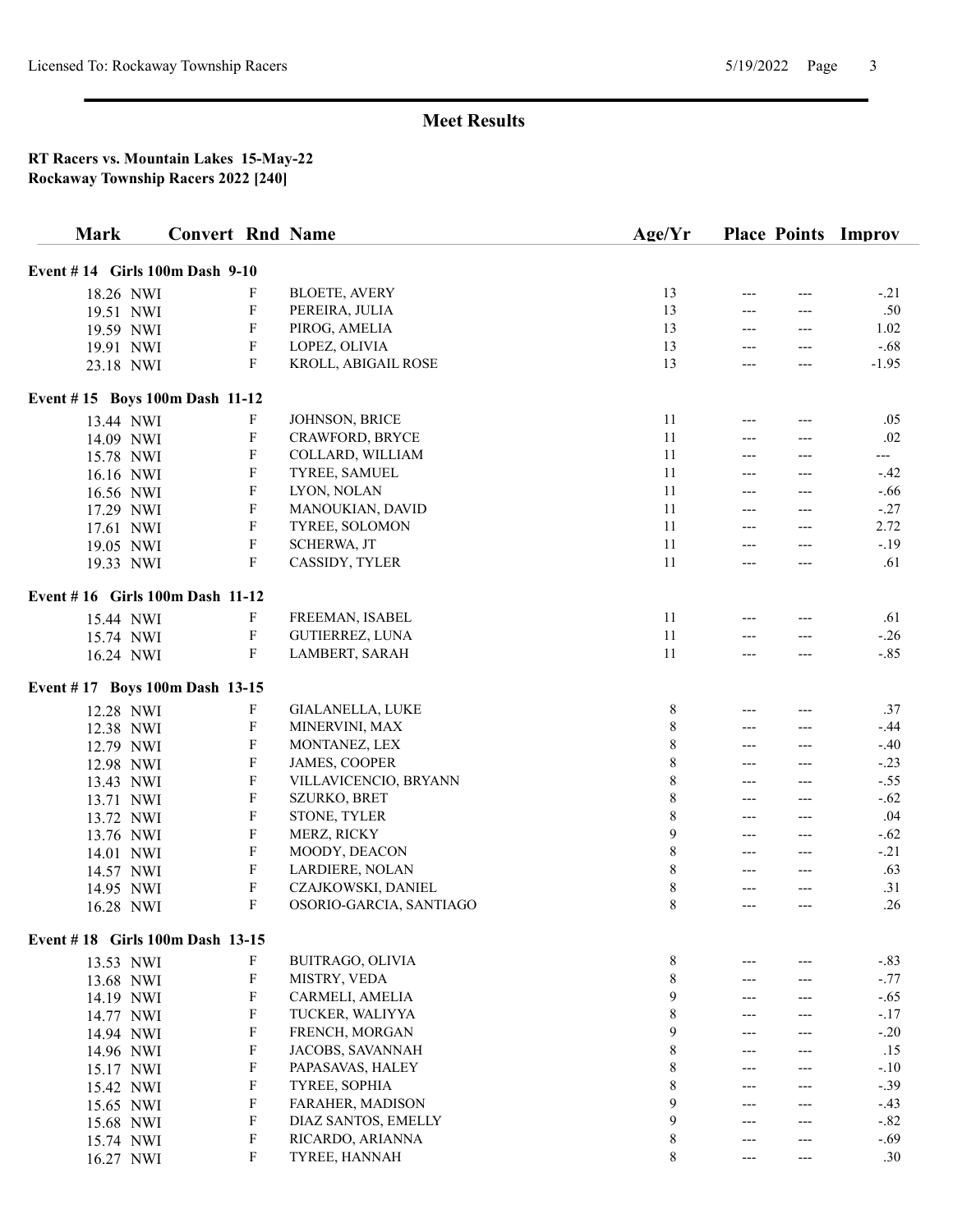### RT Racers vs. Mountain Lakes 15-May-22 Rockaway Township Racers 2022 [240]

| <b>Mark</b>                       | <b>Convert Rnd Name</b>   |                            | Age/Yr  | <b>Place Points Improv</b> |          |
|-----------------------------------|---------------------------|----------------------------|---------|----------------------------|----------|
| Event #18 Girls 100m Dash 13-15   |                           |                            |         |                            |          |
| 16.51 NWI                         | F                         | MARRIA, DIYA               | $\,8\,$ |                            | $-.71$   |
| Event #19 Boys 1 Mile Run 9-10    |                           |                            |         |                            |          |
| 8:27.00                           | F                         | BREDY, NATHANIEL           | 13      |                            | 15.69    |
| 8:27.68                           | F                         | MALDONADO SANTOS, IAN KEN. | 13      | $---$                      | $---$    |
| 8:48.78                           | $\mathbf F$               | MALDONADO SANTOS, IAN KEID | 13      | ---<br>---                 | ---      |
| Event $#20$ Girls 1 Mile Run 9-10 |                           |                            |         |                            |          |
| 7:53.98                           | F                         | KASPER, AUBREY             | 13      | $---$                      | $-4.35$  |
| 8:11.41                           | F                         | OSTROWSKI, STELLA          | 13      | $---$<br>---               | 7.19     |
| 8:33.34                           | F                         | PAIS, CHELSEA              | 13      | $---$<br>---               | $---$    |
| Event #21 Boys 1 Mile Run 11-12   |                           |                            |         |                            |          |
| 6:45.15                           | F                         | MONTANEZ, WADE             | 11      |                            | 10.21    |
| 7:16.62                           | $\boldsymbol{\mathrm{F}}$ | <b>BAKER, JACE</b>         | 11      | $---$<br>$---$             | $-2.47$  |
| 7:56.25                           | F                         | <b>BIDDELMAN, NATE</b>     | 11      | $---$                      | 13.31    |
| Event #22 Girls 1 Mile Run 11-12  |                           |                            |         |                            |          |
| 6:15.15                           | F                         | <b>GRAHAM, CASSANDRA</b>   | 11      |                            | $-5.16$  |
| 7:04.66                           | $\mathbf F$               | GUTIERREZ, LUNA            | 11      | ---                        | $---$    |
| Event #23 Boys 1 Mile Run 13-15   |                           |                            |         |                            |          |
| 6:19.18                           | F                         | PATEL, VIR                 | 8       | $---$                      | $-29.51$ |
| Event #24 Girls 1 Mile Run 13-15  |                           |                            |         |                            |          |
| 6:53.88                           | F                         | MIKOLAY, ELLA              | 8       | $---$                      |          |
| 7:21.47                           | $\mathbf F$               | SZTOLBERG, JULIA           | 8       | $---$                      | $-3.49$  |
| Event #25 Boys 400m Dash 9-10     |                           |                            |         |                            |          |
| 1:49.23                           | F                         | GONZALEZ, ALEXANDER        | 13      |                            | 3.33     |
| 1:58.09                           | $\mathbf F$               | BREDY, NATHANIEL           | 13      | $---$<br>$---$             | 20.41    |
| Event #26 Girls 400m Dash 9-10    |                           |                            |         |                            |          |
| 1:24.17                           | F                         | PIROG, AMELIA              | 13      | $---$<br>$---$             | $-20.01$ |
| 1:27.72                           | F                         | BUITRAGO, STELLA           | 13      |                            |          |
| 1:27.91                           | F                         | <b>BLOETE, AVERY</b>       | 13      |                            | $-4.49$  |
| 1:46.53                           | F                         | LOPEZ, OLIVIA              | 13      | ---                        | $-.28$   |
| 1:59.86                           | F                         | OHRENICK, ANNIE            | 13      | ---                        | 17.46    |
| 2:09.49                           | F                         | KROLL, ABIGAIL ROSE        | 13      |                            | $---$    |
| Event #27 Boys 400m Dash 11-12    |                           |                            |         |                            |          |
| 1:18.47                           | F                         | AMIDON, BRIAN              | 11      |                            | .47      |
| 1:21.33                           | F                         | TYREE, SAMUEL              | 11      |                            | 1.19     |
| 1:23.73                           | F                         | <b>BAKER, JACE</b>         | 11      | ---                        | .30      |
| 1:25.35                           | ${\bf F}$                 | LYON, NOLAN                | $11\,$  | ---                        | $-4.12$  |
| 1:47.71                           | F                         | SCHERWA, JT                | 11      | ---<br>$---$               | $-1.29$  |

#### Event # 28 Girls 400m Dash 11-12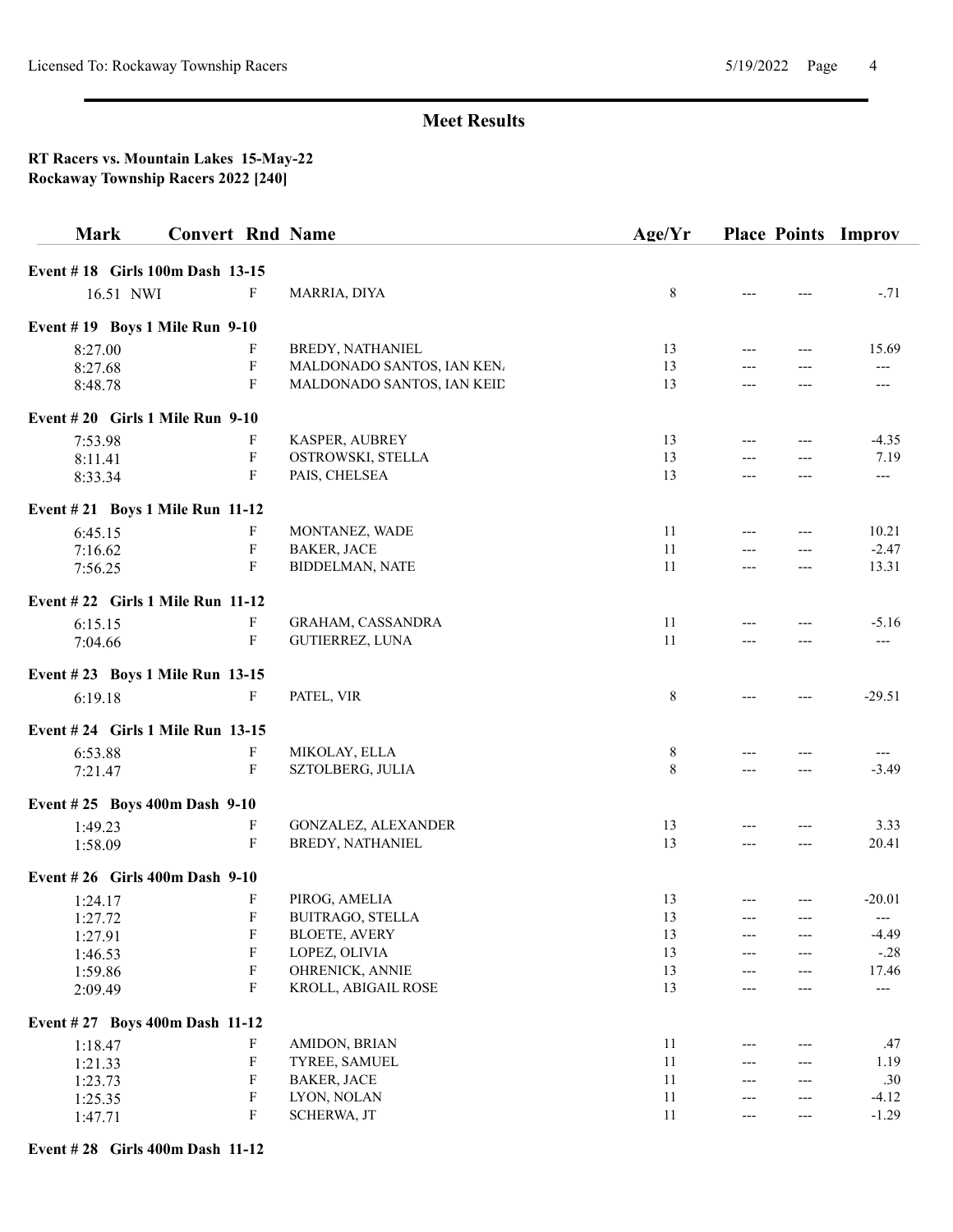| <b>Mark</b>                     | <b>Convert Rnd Name</b> |                           |                            | Age/Yr      |       |       | <b>Place Points Improv</b> |
|---------------------------------|-------------------------|---------------------------|----------------------------|-------------|-------|-------|----------------------------|
| Event #28 Girls 400m Dash 11-12 |                         |                           |                            |             |       |       |                            |
| 1:18.00                         |                         | F                         | GRAHAM, CASSANDRA          | 11          |       |       | $-.87$                     |
| 1:27.44                         |                         | F                         | LAMBERT, SARAH             | 11          | ---   | $---$ | $---$                      |
|                                 |                         |                           |                            |             |       |       |                            |
| Event #29 Boys 400m Dash 13-15  |                         |                           |                            |             |       |       |                            |
| 1:04.09                         |                         | F                         | MONTANEZ, LEX              | 8           | ---   | ---   | ---                        |
| 1:06.27                         |                         | $\boldsymbol{\mathrm{F}}$ | VILLAVICENCIO, BRYANN      | $\,$ 8 $\,$ | ---   |       | .44                        |
| 1:22.11                         |                         | F                         | MOLINA, ADAM               | 8           | $---$ | ---   | 7.49                       |
| Event #30 Girls 400m Dash 13-15 |                         |                           |                            |             |       |       |                            |
| 1:09.70                         |                         | F                         | PIROG, JULIA               | 8           | ---   | ---   | $-2.97$                    |
| 1:12.26                         |                         | $\boldsymbol{\mathrm{F}}$ | CROMWELL, MADELINE         | 9           | ---   | ---   | 3.35                       |
| 1:21.44                         |                         | $\mathbf{F}$              | PAPASAVAS, HALEY           | 8           | ---   | $---$ | 5.66                       |
| Event #31 Boys 200m Dash 9-10   |                         |                           |                            |             |       |       |                            |
| 35.73 NWI                       |                         | F                         | MARHEFKA, PARKER           | 13          | ---   | ---   | $---$                      |
| 38.05 NWI                       |                         | $\mathbf F$               | CROCKER, ARCHER            | 13          | $---$ | $---$ | .11                        |
| 43.47 NWI                       |                         | $\mathbf F$               | NGUYEN, JACOB              | 13          | $---$ | ---   | $-1.71$                    |
| 44.31 NWI                       |                         | $\boldsymbol{\mathrm{F}}$ | MALDONADO SANTOS, IAN KEN. | 13          | ---   | ---   | 4.63                       |
| 45.94 NWI                       |                         | $\boldsymbol{\mathrm{F}}$ | MEGHNAGI, ZACHARY          | 13          | $---$ | ---   | 1.92                       |
| 50.84 NWI                       |                         | $\mathbf{F}$              | SCHERWA, DYLAN             | 13          | ---   | ---   | 5.22                       |
| Event #32 Girls 200m Dash 9-10  |                         |                           |                            |             |       |       |                            |
| 34.36 NWI                       |                         | F                         | EICKMEYER, BRIELLE         | 13          | ---   | ---   | ---                        |
| 35.36 NWI                       |                         | $\mathbf{F}$              | PAIS, CHELSEA              | 13          | $---$ | ---   | $-10.04$                   |
| 37.94 NWI                       |                         | F                         | WALTER, VERONICA           | 13          | ---   | ---   | .42                        |
| 39.02 NWI                       |                         | $\mathbf{F}$              | FORSYTHE, CARLY            | 13          | $---$ | ---   | .44                        |
| 40.46 NWI                       |                         | $\mathbf{F}$              | KASPER, AUBREY             | 13          | $---$ | ---   | .74                        |
| 42.57 NWI                       |                         | $\boldsymbol{\mathrm{F}}$ | OSTROWSKI, STELLA          | 13          | $---$ | ---   | 1.34                       |
| 43.32 NWI                       |                         | $\boldsymbol{\mathrm{F}}$ | PEREIRA, JULIA             | 13          | $---$ | ---   | 6.14                       |
| 44.57 NWI                       |                         | $\boldsymbol{\mathrm{F}}$ | SARINELLI, LILLIANA        | 13          | $---$ | ---   | 4.32                       |
| 48.29 NWI                       |                         | $\mathbf{F}$              | ROMAYO, ALIVIA             | 13          | ---   | ---   | 2.55                       |
| Event #33 Boys 200m Dash 11-12  |                         |                           |                            |             |       |       |                            |
| 28.90 NWI                       |                         | $\boldsymbol{\mathrm{F}}$ | JOHNSON, BRICE             | 11          |       |       | .50                        |
| 34.67 NWI                       |                         | $\boldsymbol{\mathrm{F}}$ | MONTANEZ, WADE             | 11          | $---$ | $---$ | $-.18$                     |
|                                 |                         | F                         | FELIU, MICHAEL             | 11          |       |       | .39                        |
| 37.14 NWI<br>37.96 NWI          |                         | ${\bf F}$                 | TYREE, SOLOMON             | 11          |       |       | 2.27                       |
| 39.40 NWI                       |                         | $\boldsymbol{\mathrm{F}}$ | <b>BIDDELMAN, NATE</b>     | 11          | ---   |       | 1.04                       |
| Event #34 Girls 200m Dash 11-12 |                         |                           |                            |             |       |       |                            |
| 35.31 NWI                       |                         | F                         | MIKOLAY, CHARLOTTE         | 11          |       |       | $-2.63$                    |
|                                 |                         | $\boldsymbol{\mathrm{F}}$ | FREEMAN, ISABEL            | 11          |       |       | 1.99                       |
| 35.67 NWI                       |                         | F                         | PIROG, LAURA               | 11          |       |       | ---                        |
| 41.71 NWI                       |                         |                           |                            |             |       |       |                            |
| Event #35 Boys 200m Dash 13-15  |                         |                           |                            |             |       |       |                            |
| 26.67 NWI                       |                         | F                         | JAMES, COOPER              | 8           |       |       | $-.38$                     |
| 26.78 NWI                       |                         | $\boldsymbol{\mathrm{F}}$ | MINERVINI, MAX             | $\,8\,$     |       |       | .20                        |
| 28.42 NWI                       |                         | $\boldsymbol{\mathrm{F}}$ | STONE, TYLER               | 8           | ---   |       | $-.16$                     |
| 29.76 NWI                       |                         | F                         | MOODY, DEACON              | 8           | ---   | ---   | $-.11$                     |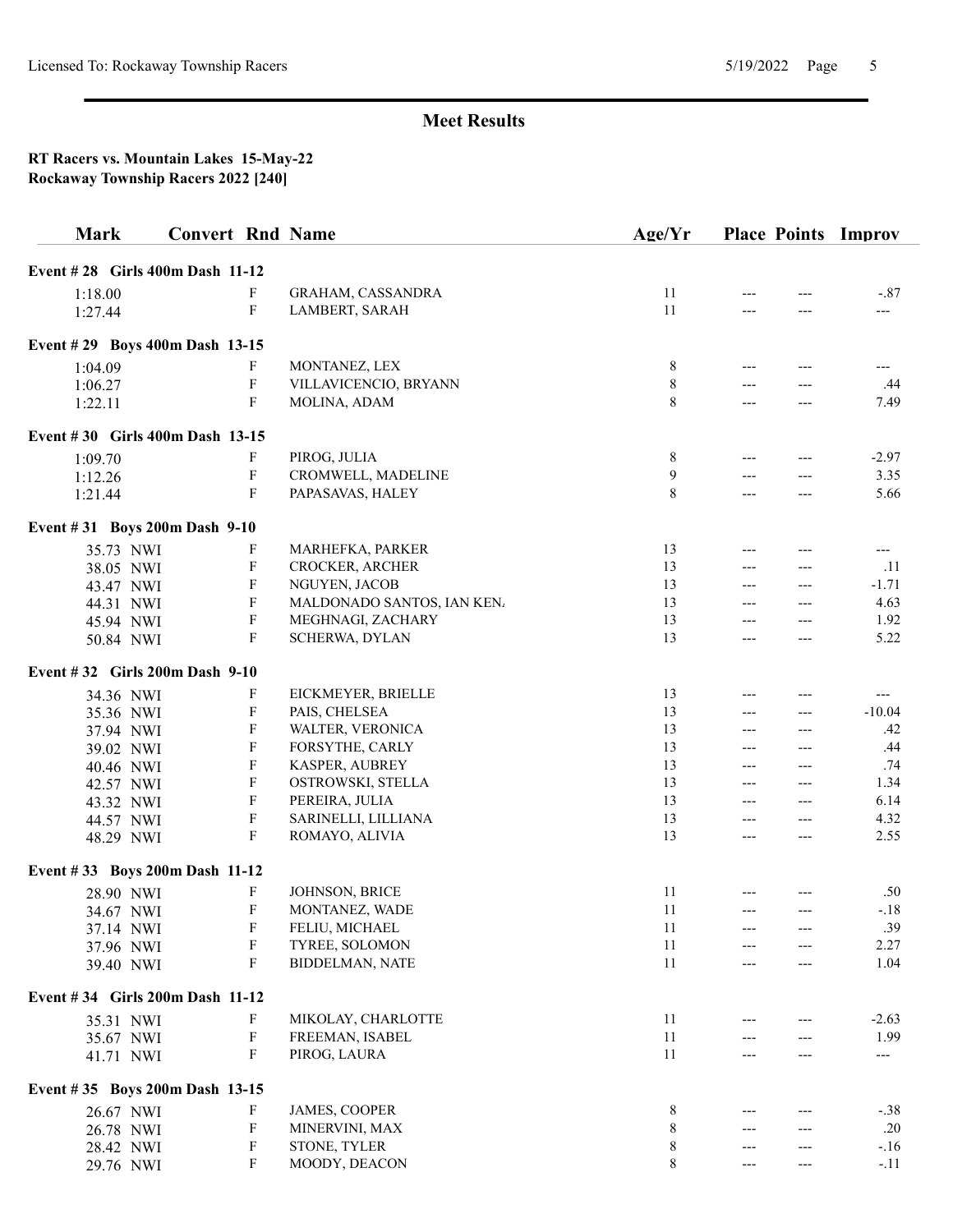### RT Racers vs. Mountain Lakes 15-May-22 Rockaway Township Racers 2022 [240]

|        | <b>Mark</b>  |           |                                 |                                        | <b>Convert Rnd Name</b>                 | Age/Yr         |              |              | <b>Place Points Improv</b> |
|--------|--------------|-----------|---------------------------------|----------------------------------------|-----------------------------------------|----------------|--------------|--------------|----------------------------|
|        |              |           | Event #35 Boys 200m Dash 13-15  |                                        |                                         |                |              |              |                            |
|        |              | 30.62 NWI |                                 | F                                      | PATEL, VIR                              | 8              |              |              |                            |
|        |              | 38.92 NWI |                                 | F                                      | OSORIO-GARCIA, SANTIAGO                 | 8              | ---          | ---          | 1.48                       |
|        |              |           | Event #36 Girls 200m Dash 13-15 |                                        |                                         |                |              |              |                            |
|        |              |           |                                 |                                        |                                         |                |              |              |                            |
|        |              | 30.62 NWI |                                 | F                                      | MISTRY, VEDA                            | 8              | ---          |              | .32                        |
|        |              | 30.88 NWI |                                 | F                                      | BUITRAGO, OLIVIA                        | $\,$ 8 $\,$    | $---$        | $---$        | ---                        |
|        |              | 31.42 NWI |                                 | F                                      | MIKOLAY, ELLA                           | 8              | $---$        | ---          | ---                        |
|        |              | 32.15 NWI |                                 | F                                      | JACOBS, SAVANNAH                        | 8              | $---$        |              | $-.06$                     |
|        |              | 32.21 NWI |                                 | F                                      | TUCKER, WALIYYA                         | 8              | ---          | ---          | .37                        |
|        |              | 32.40 NWI |                                 | F                                      | FRENCH, MORGAN                          | 9              | ---          |              | $-.09$                     |
|        |              | 32.91 NWI |                                 | F                                      | TYREE, SOPHIA                           | $\,$ $\,$      | $---$        | $---$        | .54                        |
|        |              | 33.51 NWI |                                 | $\boldsymbol{\mathrm{F}}$<br>${\bf F}$ | CARMELI, AMELIA                         | 9<br>$\,$ $\,$ | ---          | ---          | .89                        |
|        |              | 33.87 NWI |                                 |                                        | TYREE, HANNAH                           |                | $---$        | ---          | $-.21$                     |
|        |              | 34.65 NWI |                                 | ${\bf F}$<br>F                         | FARAHER, MADISON                        | 9              | ---<br>$---$ | ---          | .07<br>.93                 |
|        |              | 34.77 NWI |                                 | F                                      | SZTOLBERG, JULIA                        | 8              |              | $---$        | $-.37$                     |
| *      |              | 35.68 NWI |                                 | F                                      | RICARDO, ARIANNA<br>DIAZ SANTOS, EMELLY | 8<br>9         | ---<br>---   | ---          | 1.82                       |
| *      |              | 36.57 NWI |                                 | F                                      | MERLUCCI, OLIVIA                        | 8              | $---$        | ---<br>$---$ | $-.99$                     |
|        |              | 36.57 NWI |                                 | $\boldsymbol{\mathrm{F}}$              | BIDDLEMAN, ZOE                          | 9              |              |              | 1.73                       |
|        |              | 37.17 NWI |                                 | $\mathbf F$                            | O'CONNOR, MOLLIE                        | 8              | ---<br>---   | ---          | 1.00                       |
|        |              | 39.65 NWI |                                 |                                        |                                         |                |              |              |                            |
|        |              |           | Event #37 Boys Long Jump 9-10   |                                        |                                         |                |              |              |                            |
|        | 9-09.00 NWI  |           |                                 | $2.97m$ F                              | MARHEFKA, PARKER                        | 13             |              |              | $-0-09.00$                 |
|        |              |           | Event #38 Girls Long Jump 9-10  |                                        |                                         |                |              |              |                            |
|        | 9-03.00 NWI  |           |                                 | $2.81m$ F                              | EICKMEYER, BRIELLE                      | 13             |              | ---          | $-0-11.00$                 |
|        | 8-03.00 NWI  |           |                                 | $2.51m$ F                              | OSTROWSKI, STELLA                       | 13             |              | ---          | $0 - 07.00$                |
|        |              |           | Event #39 Boys Long Jump 11-12  |                                        |                                         |                |              |              |                            |
|        | 11-11.00 NWI |           |                                 | 3.63m F                                | CRAWFORD, BRYCE                         | 11             | ---          | ---          | $-1 - 01.00$               |
|        | 9-06.00 NWI  |           |                                 | 2.89m F                                | JOHNSON, BRICE                          | 11             | $---$        | $---$        | $-4 - 00.00$               |
|        | 7-01.00 NWI  |           |                                 | $2.15m$ F                              | CASSIDY, TYLER                          | 11             | $---$        | ---          | ---                        |
|        |              |           | Event #40 Girls Long Jump 11-12 |                                        |                                         |                |              |              |                            |
| ∗      | 10-00.00 NWI |           |                                 | 3.04m F                                | FREEMAN, ISABEL                         | 11             | ---          | $---$        | $-0-06.00$                 |
| $\ast$ | 10-00.00 NWI |           |                                 | 3.04m F                                | GRAHAM, CASSANDRA                       | 11             |              |              | $-0-04.00$                 |
|        | 7-06.00 NWI  |           |                                 | 2.28m F                                | GUTIERREZ, LUNA                         | 11             |              |              |                            |
|        |              |           | Event #41 Boys Long Jump 13-15  |                                        |                                         |                |              |              |                            |
|        | 13-09.00 NWI |           |                                 | 4.19m F                                | MONTANEZ, LEX                           | 8              | ---          | ---          | $0 - 02.00$                |
| $\ast$ | 13-09.00 NWI |           |                                 | 4.19m F                                | VILLAVICENCIO, BRYANN                   | 8              | ---          | ---          | $-0 - 03.00$               |
|        | 12-11.00 NWI |           |                                 | 3.93m F                                | STONE, TYLER                            | 8              | ---          | ---          | $-0 - 06.00$               |
|        | 12-07.00 NWI |           |                                 | 3.83m F                                | MOODY, DYLAN                            | 8              | ---          | ---          | $-0-11.00$                 |
|        | 12-05.00 NWI |           |                                 | 3.78m F                                | LARDIERE, NOLAN                         | 8              | ---          | ---          | $-1 - 06.00$               |
|        | 12-04.00 NWI |           |                                 | 3.75m F                                | MOLINA, ADAM                            | $\,$ 8 $\,$    | ---          | ---          | $-0-09.00$                 |
|        | 11-11.00 NWI |           |                                 | 3.63m F                                | MOODY, DEACON                           | 8              | ---          | ---          | $-0-06.00$                 |
|        | 11-10.00 NWI |           |                                 | 3.60m F                                | SZURKO, BRET                            | $\,$ 8 $\,$    | ---          | ---          | $-0-11.00$                 |

## Event # 42 Girls Long Jump 13-15